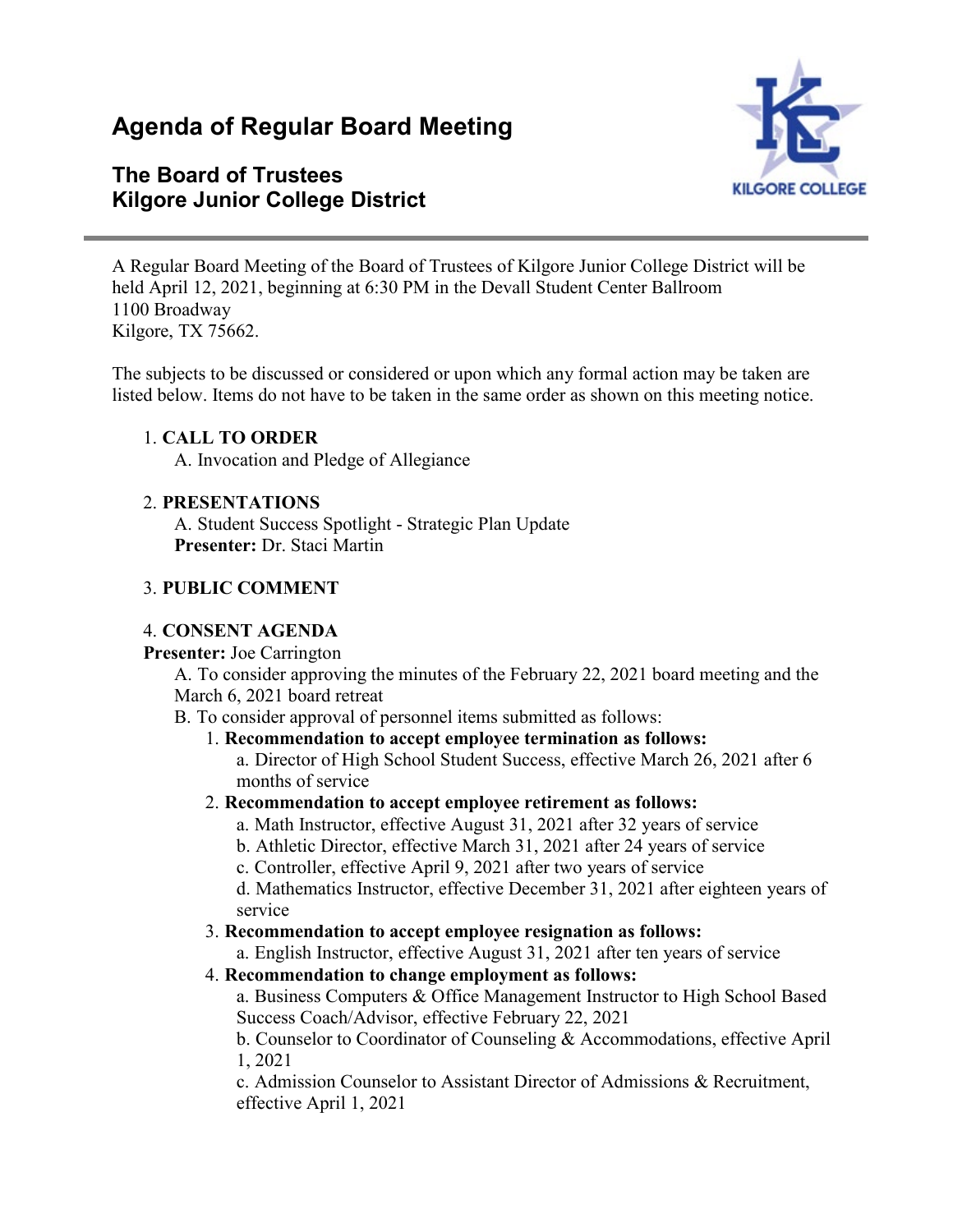d. Support Specialist - Admissions Assistant to Imaging Support & Transcript Specialist, effective April 1, 2021

e. High School Based Success Coach/Advisor to Director of High School Student Success, effective April 16, 2021

# 5. **Recommendation of employment as follows:**

a. Automotive Technology Instructor, Public Services & Industrial Technology, effective March 8, 2021

b. Support Specialist - Purchasing, Business Office, effective March 10, 2021 c. Vocational Nursing Instructor, Sicence & Health Science, effective March 16, 2021

d. Workforce Admissions Counselor, Public Services & Industrial Technology, effective April 16, 2021

C. To consider payment of legal fees

# 5. **EXECUTIVE SESSION**

Adjournment into executive session pursuant to Texas Government Code Sections 551.071 - 551.084, the Open Meetings Act, for the following purposes:

PERSONNEL: (Government Code 551.074) Consideration of personnel matters including the appointment, employment, evaluation, reassignment, resignation, retirement, duties, discipline or dismissal of a public officer or employee.

LEGAL: (Government Code 551.071) Consultation with the Board's attorney to receive legal advice.

REAL ESTATE: (Governemtn Code 551.072) To deliberate the purchase, exchange, lease, or value of real property if deliberation in an open meeting would have a detrimental effect on the board's position in negotiations with a third person.

# 6. **BOARD COMMITTEE REPORTS & ACTION ITEMS**

A. Investment/Finance/Audit Committee - Larry Woodfin, Chair

1. ACTION ITEM: To consider and take action on a resolution authorizing the transfer of property to Gladewater Independent School District and authorization for President of the Board of Trustees to execute deed

# **Presenter:** Attorney Elizabeth Vaughn

2. ACTION ITEM: To consider and take action on a resolution authorizing the transfer of property to the City of Gladewater and authorization for President of the Board of Trustees to execute deed

**Presenter:** Attorney Elizabeth Vaughn

3. ACTION ITEM: To consider a resolution amending authorized representatives for TexPool

4. ACTION ITEM: To consider a proposal to recommend dissolving the 2011 Tax Increment Reinvestment Zone (TIRZ) Agreement between the taxing entities of Kilgore College, Gregg County, and the City of Kilgore, to benefit the Kilgore Redevelopment Authority, and to remit payment of \$66,231.00 to settle all liabilities associated with the agreement in total